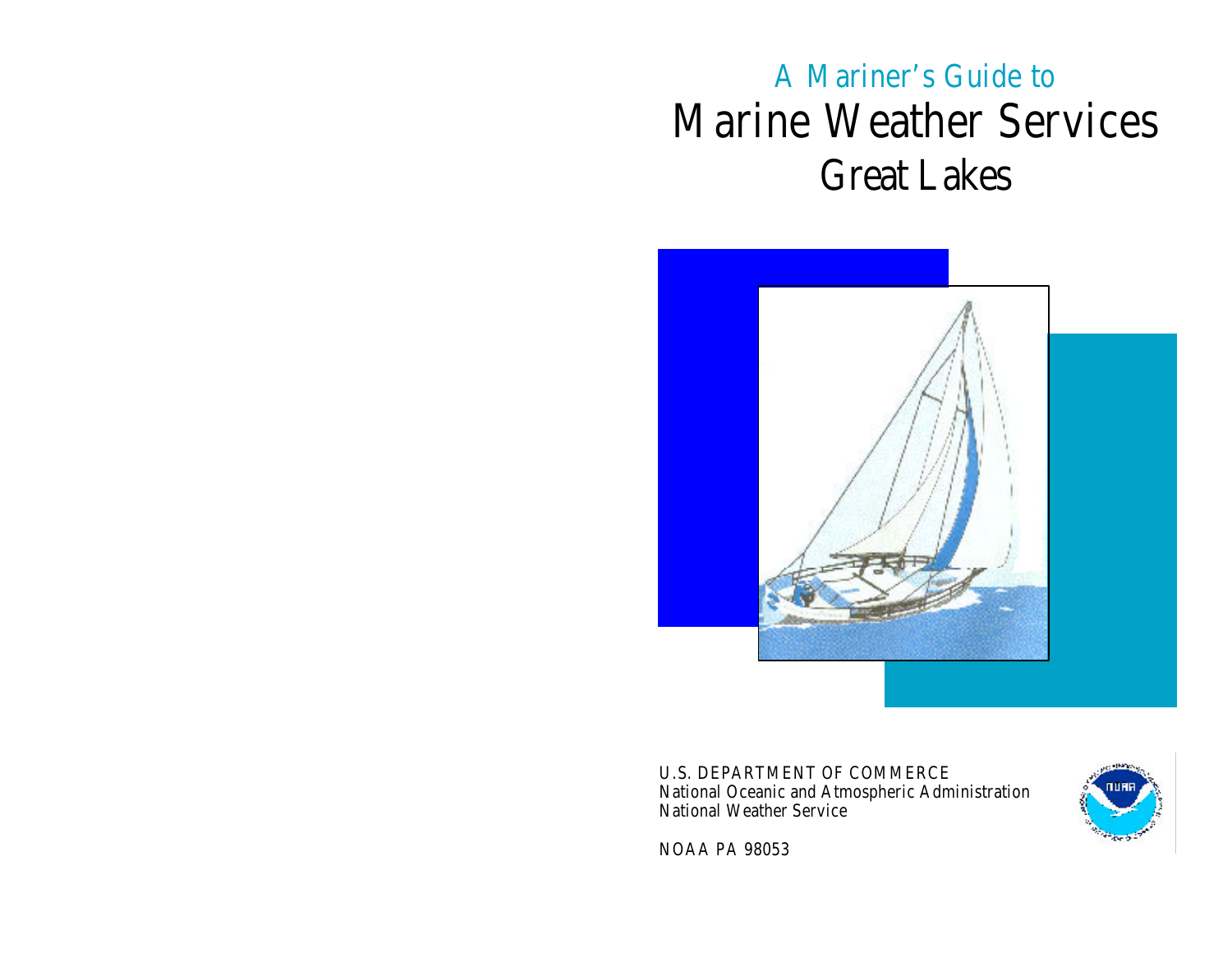# **Introduction**

Few people are affected more by weather than the mariner. An unexpected change in winds, waves, or visibility can reduce the efficiency of marine operations and threaten the safety of a vessel and its crew. The National Weather Service (NWS), a part of the National Oceanic and Atmospheric Administration (NOAA), provides marine weather warnings and forecasts to serve all mariners who use the Great Lakes for livelihood or recreation. This pamphlet describes marine weather services available from the NWS and other agencies.

# **Warning and Forecast Services**

The warning and forecast program is the core of the NWS's responsibility to mariners. Warnings and forecasts help the mariner plan and make decisions protecting life and property. NWS also provides information through weather statements or outlooks that supplement basic warnings and forecasts. The following are the basic marine warning products the NWS offers.

| <b>Small Craft</b><br><b>Advisory:</b>                                                                                                                                                                                                                                              | NWS issues Small Craft Advisories for<br>hazardous lake conditions that may affect<br>small craft operations. |
|-------------------------------------------------------------------------------------------------------------------------------------------------------------------------------------------------------------------------------------------------------------------------------------|---------------------------------------------------------------------------------------------------------------|
| <b>Gale Warning:</b>                                                                                                                                                                                                                                                                | Forecast winds of 34 to 47 knots.                                                                             |
| <b>Storm Warning:</b>                                                                                                                                                                                                                                                               | Forecast winds of 48 knots or greater.                                                                        |
| <b>Special Marine</b><br><b>Warning:</b>                                                                                                                                                                                                                                            | Potentially hazardous over-water events<br>of short duration (up to 2 hours).                                 |
| These advisories and warnings are headlined in marine forecasts.<br>(Details are included elsewhere in this brochure.) Small Craft<br>Advisories are usually issued 2 to 6 hours before the onset of<br>adverse conditions and warnings may be issued up to 24 hours in<br>advance. |                                                                                                               |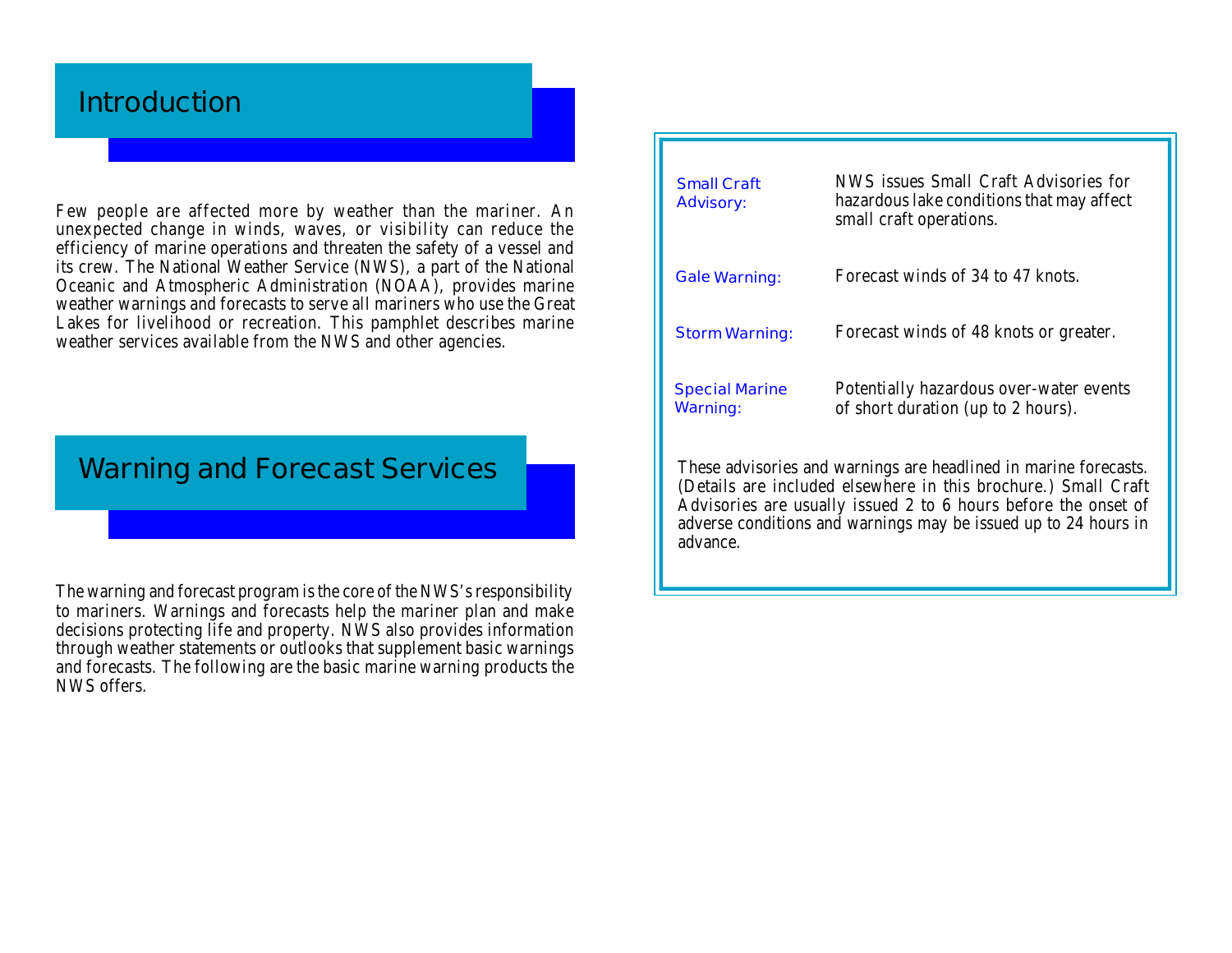# **Great Lakes Regional Products**

**Great Lakes Storm Summary**...Issued every 3 hours to describe conditions when winds of 50 knots or greater are reported on some part of the Great Lakes and are expected to prevail for 12 hours or more.

**Great Lakes Freeze-up Outlook**...Issued in the late fall until the routine Great Lakes Ice Outlook product begins.

**Great Lakes Ice Outlook**...Routinely issued during the winter and early spring months with ice watches and warnings as needed

**Great Lakes Break-up Outlook**...Issued once or twice a year in the spring.

**St. Lawrence Freeze-up Date Outlook**...Expected freeze-up date on the St. Lawrence River at Massena, NY.

# **Great Lakes Marine Products**

#### **Effective/Issuance Times**

Issued four times daily at 4 a.m./p.m. and 10 a.m./p.m. local time and valid for up to 48 hours, with an outlook to 5 days.

#### **Content and Format**

GLFLS LSZ260-142000-

LAKE SUPERIOR FORECAST NATIONAL WEATHER SERVICE MARQUETTE MI 1000 AM EDT FRI MAY 14 1999 LAKE SUPERIOR FORECAST BEYOND FIVE NAUTICAL MILES FROM SHORE

.SYNOPSIS...A DEEP LOW PRESSURE SYSTEM OVER MINNESOTA WILL MOVE NORTH INTO CANADA TONIGHT. THIS SYSTEM WILL PRODUCE GALE FORCE WINDS THIS AFTERNOON.

...GALE WARNING IN EFFECT...

.THIS AFTERNOON...SOUTHWEST WINDS TO 40 KNOTS. WAVES 10 TO 12 FEET. .TONIGHT...SOUTH WINDS TO 30 KNOTS. WAVES SUBSIDING TO 4 TO 6 FEET. .SATURDAY...SOUTH WINDS 10 TO 20 KNOTS BECOMING SOUTHWEST. AFTERNOON THUNDERSTORMS LIKELY. WAVES 1 TO 3 FEET. .OUTLOOK FOR SATURDAY NIGHT THROUGH TUESDAY...WINDS BELOW 20 KNOTS.

 $SS$ LSZ261-142000- MAFOR 1415/ SUPERIOR...GALE WARNING IN EFFECT...13550 11440 13430 11420 WAVES 10 TO 12 FEET THIS AFTERNOON SUBSIDING TO 4 TO 6 FEET TONIGHT AND TO 1 TO 3 FEET SATURDAY MORNING. 221012

### **Open Lakes Forecasts**

Issued by NWS offices in Chicago (Lake Michigan), Detroit (Lake Huron and Lake St. Clair), Cleveland (Lake Erie), Buffalo (Lake Ontario) and Marquette (Lake Superior).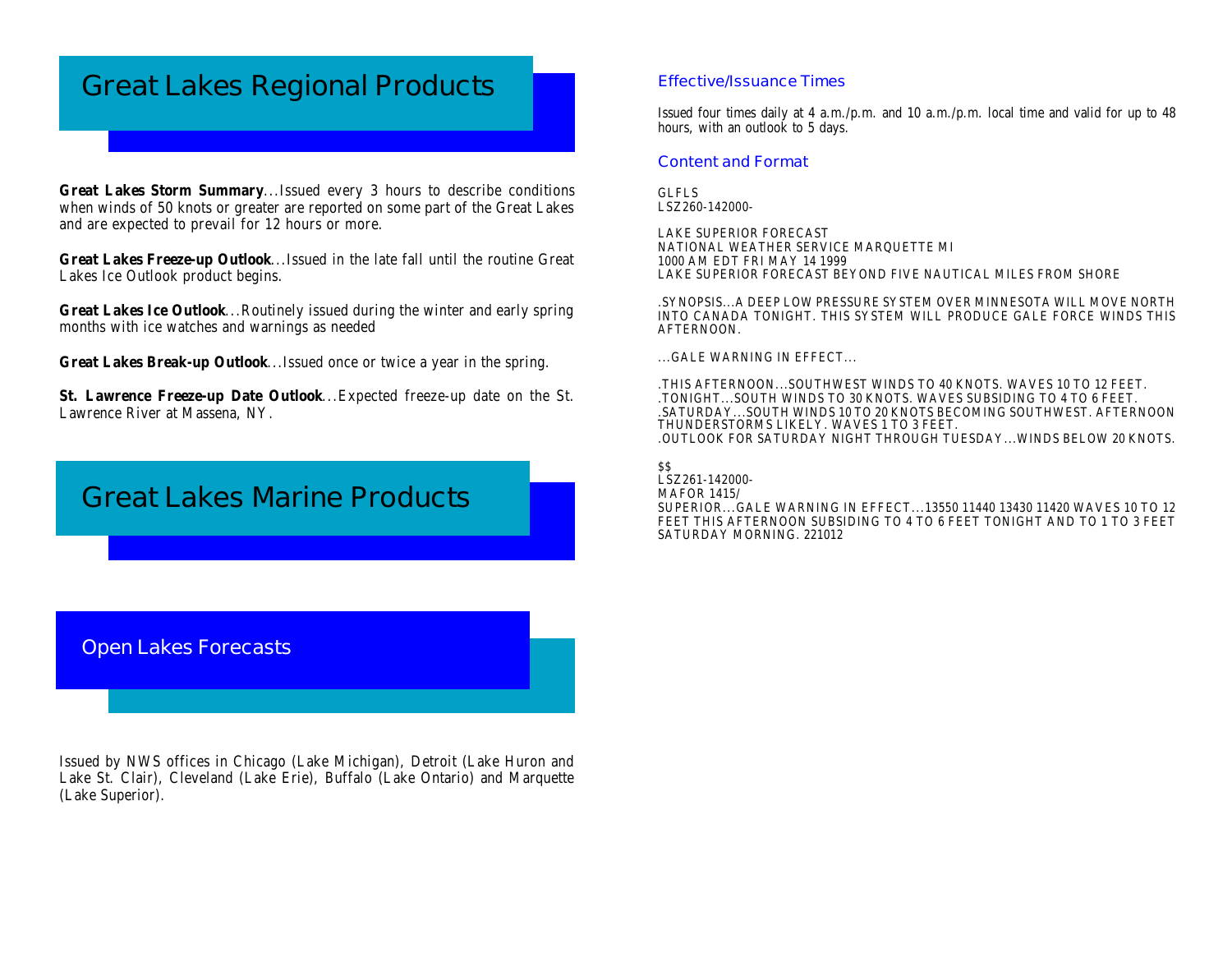# **Great Lakes Nearshore Forecasts**

Issued from spring through fall by NWS offices at Duluth, MN; Marquette, MI; Green Bay, WI; Milwaukee, WI; Chicago, IL; Grand Rapids, MI; Gaylord, MI; Detroit, MI; Cleveland, OH; and Buffalo, NY.

#### **Effective/Issuance Times**

Issued four times daily at 4 a.m./p.m. and 10 a.m./p.m. local time from spring through fall and valid for up to 36 hours.

#### **Content and Format**

NEARSHORE MARINE FORECAST NATIONAL WEATHER SERVICE MARQUETTE MI 1000 AM EDT FRI MAY 14 1999

FOR WATERS WITHIN FIVE NAUTICAL MILES OF SHORE

LSZ241-142215- LAKE SUPERIOR...SAXON HARBOR TO ONTONAGON MI-1100 AM EDT FRI MAY 14 1999

...GALE WARNING IN EFFECT...

.THIS AFTERNOON...SOUTHWEST WINDS TO 40 KNOTS. MOSTLY CLOUDY. WAVES 10 TO 12 FEET.

.TONIGHT...SOUTH WINDS TO 30 KNOTS. PARTLY CLOUDY. WAVES SUBSIDING TO 4 TO 6 FEET.

.SATURDAY...SOUTH WINDS 10 TO 20 KNOTS BECOMING SOUTHWEST. AFTERNOON THUNDERSTORMS LIKELY. WAVES 1 TO 3 FEET.

#### **\$\$**

### **Lakeshore Warnings**

Lakeshore warnings are issued for lakeshore flooding or significant shoreline erosion that is occurring or expected within the next 12 hours and poses a threat to life or property.

# **Lakeshore Statements**

Lakeshore statements are used to advise mariners and other people who live along the shore of flooding or erosion potential. They are also used to update warning issuances.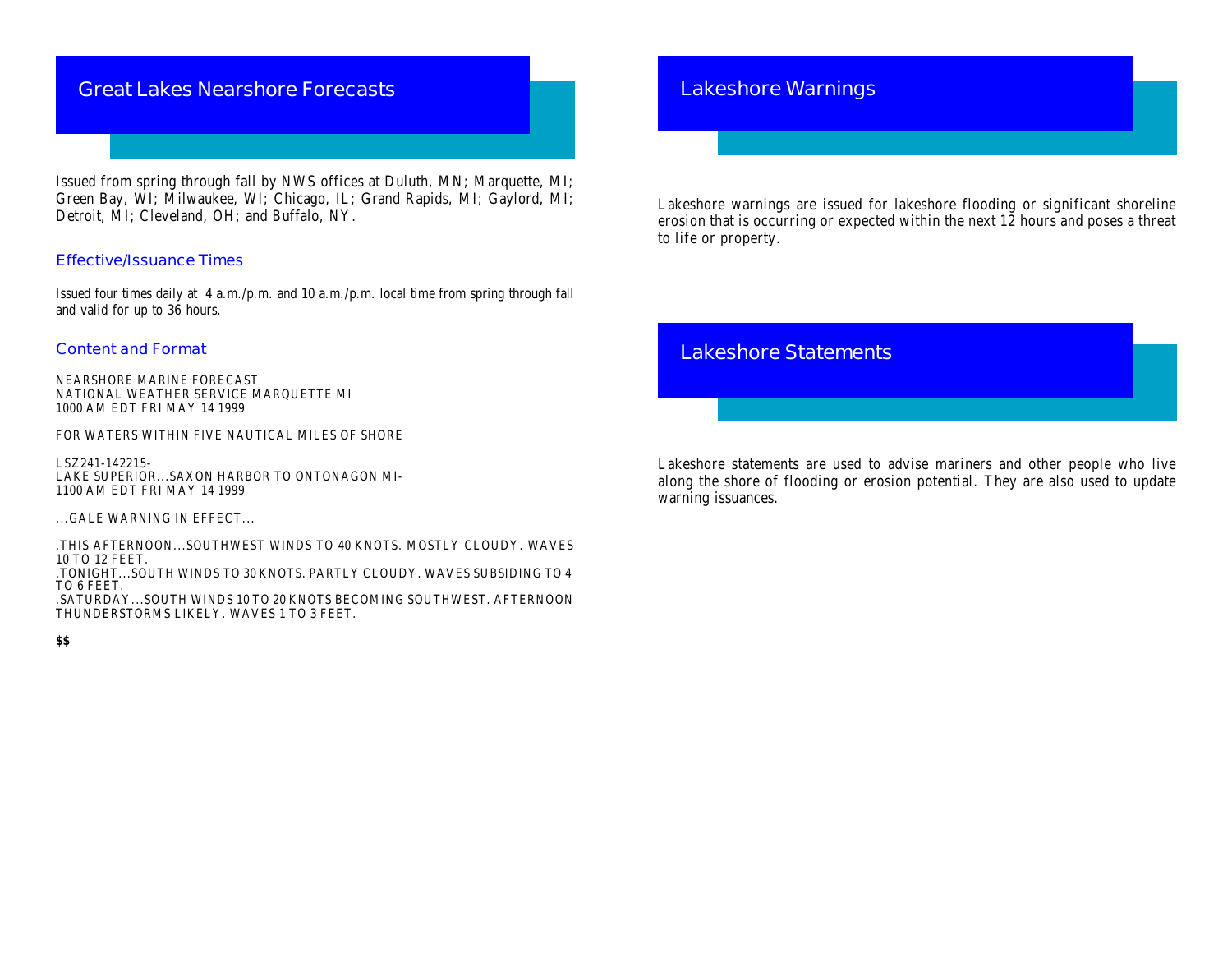### **Special Marine Warnings**

The NWS issues Special Marine Warnings for potentially hazardous over-water events, usually of short duration (up to 2 hours), not adequately covered by other marine warnings and forecasts. These events include thunderstorms, waterspouts, squalls, wind shifts, and other short-lived conditions.

If a tornado or severe thunderstorm is expected to move over the lakes, NWS issues a Special Marine Warning. If a severe thunderstorm or waterspout is expected to move ashore, NWS issues a separate warning for the shoreside areas.

#### **Content and Format**

BULLETIN - IMMEDIATE BROADCAST REQUESTED SPECIAL MARINE WARNING NATIONAL WEATHER SERVICE BUFFALO NY 226 AM EDT THU OCT 1 1998

THE NATIONAL WEATHER SERVICE IN BUFFALO NY HAS ISSUED A

- SPECIAL MARINE WARNING FOR . . . LAKE ERIE FROM RIPLEY TO BUFFALO BUFFALO HARBOR AND UPPER NIAGARA RIVER
- \* EFFECTIVE UNTIL 335 AM EDT
- \* AT 235 AM EDT...NATIONAL WEATHER SERVICE DOPPLER RADAR INDICATED STRONG THUNDERSTORMS FROM NIAGARA FALLS TO CENTRAL LAKE ERIE...MOVING EAST AT 40 KNOTS
- \* THESE THUNDERSTORMS WILL REACH BUFFALO HARBOR BY 330AM
- \* ALL MARINE INTERESTS SHOULD REMAIN ALERT AND SMALL BOATS TAKE SHELTER IMMEDIATELY.

### **Marine Weather Statements**

Marine Weather Statements are used to follow up the Special Marine Warnings or to provide information on non-severe conditions such as fog.

# **Dissemination Of Marine Weather Products**

Marine weather products are widely disseminated via U.S. Coast Guard (USCG) broadcasts, NOAA Weather Radio and the Internet. Schedules for marine broadcasts are listed in NIMA Publication 117 and NWS Marine Weather Service Charts, available at your local National Ocean Service chart agent. To find dissemination details on marine products go to the Marine Weather Dissemination Information Home Page.

**NOAA Weather Radio (NWR)** The NWR network provides voice broadcasts of coastal and marine forecasts on a continuous cycle. This network covers most of the Great Lakes shorelines. When severe weather threatens, an alarm tone is sent to automatically turn on compatible NWR receivers in the transmitter's coverage area. Many NWS forecast offices offer recorded marine and local forecasts by telephone. These numbers are usually listed in the telephone directory under "United States Government, Commerce Department, National Weather Service." USCG broadcasts warnings and forecasts on VHF channel 22A following an initial call on VHF Channel 16. The USCG VHF network provides near-continuous coverage of the Great Lakes. NAVTEX is a broadcast of products in text form. The Canadian government operates the NAVTEX service for the Great Lakes and provides weather and in-season ice information. ♦ NOAA Home Page: **http://www.noaa.gov** NWS Home Page, links to local NWS office Web sites: **http://www.nws.noaa.gov** ♦ NOS Home Page: **http://www.nos.noaa.gov Marine Weather Dissemination Home Page: http://www.nws.noaa.gov/om/marine/home.htm** ♦ USCG Home Page: **http://www.uscg.mil** USCG Navigation Center: http:/www.navcen.uscg.mil (Excellent descriptions of marine communications) Obtain the latest lake weather observations through a telephone service, Dial-A-Buoy. The service provides wind and wave measurements taken within the last hour at Great Lakes stations. To access, dial **228/688-1948** on a touch tone or cellular phone. Enter the five-digit station identifier when prompted. The menu tree has a selection for **DIAL-A-BUOY Web Sites of Interest NAVTEX USCG VHF VOICE NOAA Telephone Recordings**

the caller to receive a map of buoy station identifiers via return call fax. Station identifiers can be obtained at: **http://seaboard.ndbc.**

**noaa.gov**.